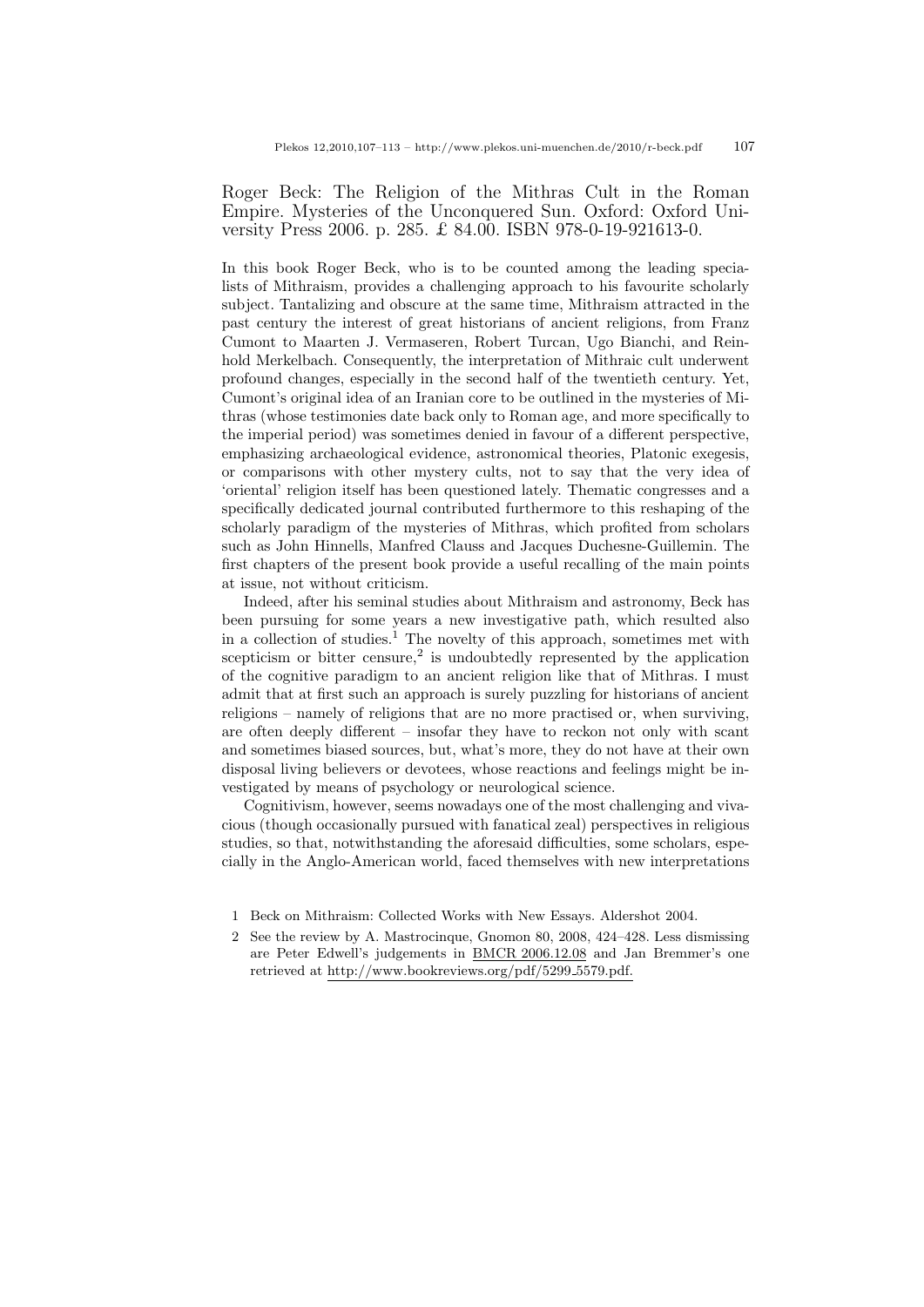of ancient religious phenomena by means of contemporary anthropology.[3](#page-1-0) In particular, they rely on Roy Rappaport's Ritual and Religion in the Making of Humanity (Cambridge 1999), Pascal Boyer's Religion Explained. The Evolutionary Origins of Religious Thought (New York 2001) and Harvey Whitehouse's Modes of religiosity. A cognitive theory of religious transmission (Oxford 2004), not to mention studies that now have acquired the status of 'classics', like those of Clifford Geertz, The Interpretation of Cultures: Selected Essays (New York 1973) and Dan Sperber (transl. by A. L. Morton), Rethinking Symbolism (Cambridge 1975).

Mystery religions are especially suitable for an approach combining patterns of an iconic tradition with cognitive processing and political associations, in order to grasp an idea that might recall the initiate's experience of ancient Mithraism. The ultimate result is either to consider mysteries as autonomous system acting on the devotee, or as something apprehended and accepted by the initiates. This is surely possible thanks to the peculiar character of mysteries, which allowed for an individual and personal relationship between humans and gods, an experience that, so to summarize, escaped the traditional framework of a doctrinal mode of religiosity, even though a similar statement was already expressed by ancient theorists: "the initiates were not required to learn anything specific, but rather to experience an emotional state" (Aristot. philos. fr. 15 Ross = 87 Turchi, cited by Casadio in the aforementioned paper). Besides, it does not seem a mere chance that a groundbreaking book such as Arthur Darby Nock's Conversion, in which the author investigated the progressive development towards a private understanding of religion and communication with the divine, was conceived under the influence, among others, of the phenomenologist school.[4](#page-1-1) In this sense Christianity as a clear example of personal religion is often used as a point of comparison throughout the book. Furthermore, following the path investigated by contemporary anthropologists, Beck provides a provoking attempt at comparing the Mexican Chamulas' ritual practice and that of the Mithraists. In doing that he probably aims at reproducing the model

- <span id="page-1-0"></span>3 Ad did Luther Martin and Richard Gordon in various studies devoted to Mithraism, and Giovanni Casadio who likewise discussed Dionysiac cult from the same perspective (though with some caveats): see his Dionysus' Image in the Post-*Modern Age*, in L. H. Martin and P. Pachis (eds.): Imagistic Traditions in the Graeco-Roman World. A Cognitive Modeling of History of Religious Research. Acts of the Panel held during the XIX Congress of the IAHR, Tokyo, Japan, March 2005. Thessaloniki 2009, 89–112.
- <span id="page-1-1"></span>4 For a recent global evaluation of A. D. Nock see G. Casadio: Ancient mystic religion. The emergence of a new paradigm from A. D. Nock to Ugo Bianchi. Mediterraneo Antico 9/2, 2006 [2008], 485–534; S. Price: The Conversion of A. D. Nock in the Context of his Life, Scholarship, and Religious Views. HSPh 105, 2010, 317–340.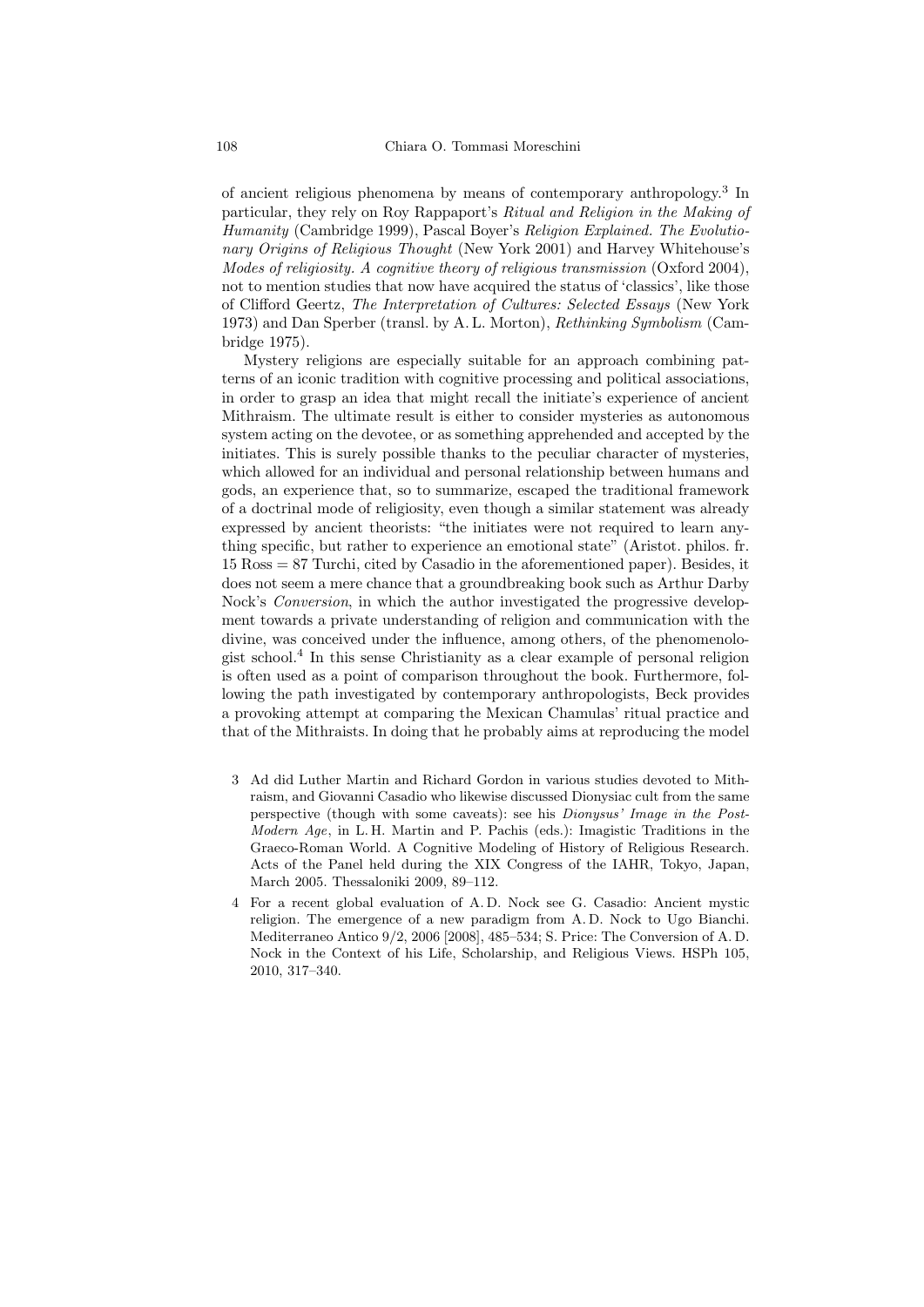of smallscale or regionally fragmented ritual traditions and cults in which "the tendency for revelations to be transmitted through sporadic collective action, evoking multivocal iconic imagery, encoded in memory as distinct episodes, and producing highly cohesive and particularistic social ties", this being the so-called imagistic form of religion (to recall here Whitehouse's terminology), whereas the doctrinal one should be recognized in the codification of a body of memorized and standard doctrines, shaping world views shared by larger communities performing routinized forms of worship.

Obviously this book is not meant as a manual or a 'companion to Mithraism'; rather, it presupposes that readers are already familiar with the manifold sources (both primary and secondary literature) discussed by the author. Beck's style is often dense and difficult, even though he attempts at being as clear as possible, especially when he explains line-by-line ancient texts (sometimes repeating them for the sake of clarity), or when he summarizes the complexity of cognitive postulates.

Besides, because of this new theoretical approach, Beck tends to discard or even criticize previous interpretations of Mithraism, without neglecting, however, those who privileged a social interpretation of Mithraic cult. In particular he charges his predecessors for having neglected the importance of iconography per se. Only by considering the great symbolic fresco of the tauroctony and the deep meaning it conveys, Mithraism can be interpreted as a sophisticated cognitive experience. Conversely, too often Mithraic doctrine has been interpreted by its modern exegetes as a mere intellectual construction, reflecting more the elitist perspective of the sources rather than the initiate's own feelings. The main thesis of the book aims at stressing the importance of the Mithraeum and its iconography as a whole. In particular, while rejecting the idea of a specific Mithraic doctrine, Beck concentrates his attention on what the initiates or the worshippers of Mithras were supposed to perceive during their rituals and when they observed the deep symbolic iconography of their shrine. Due to the overwhelming astronomical imagery, Beck is in a good position to emphasize a 'language of star-talk' as a means of understanding how this process could take place. Beck relies not only on his previous studies but discusses at greater length one of the most interesting, though controversial, books on that subject, namely David Ulansey's The Origins of the Mithraic Mysteries: Cosmology and Salvation in the Ancient World (New York  $1989/1991$ ) – an essay that suggested to read Mithraic cosmology as related to the doctrine of the precessions of the equinoxes developed in Greek astronomy during the second century. According to this reading, the tauroctony symbolizes the setting of the equator while the equinoxes cross Scorpio and Taurus.

Among ancient texts, Beck stresses the importance of a late witness by the Neoplatonic philosopher Porphyry (*De Antro Nympharum* 6 and 24), whom he credits to represent a faithful account of Mithraic initiation. Beck reads this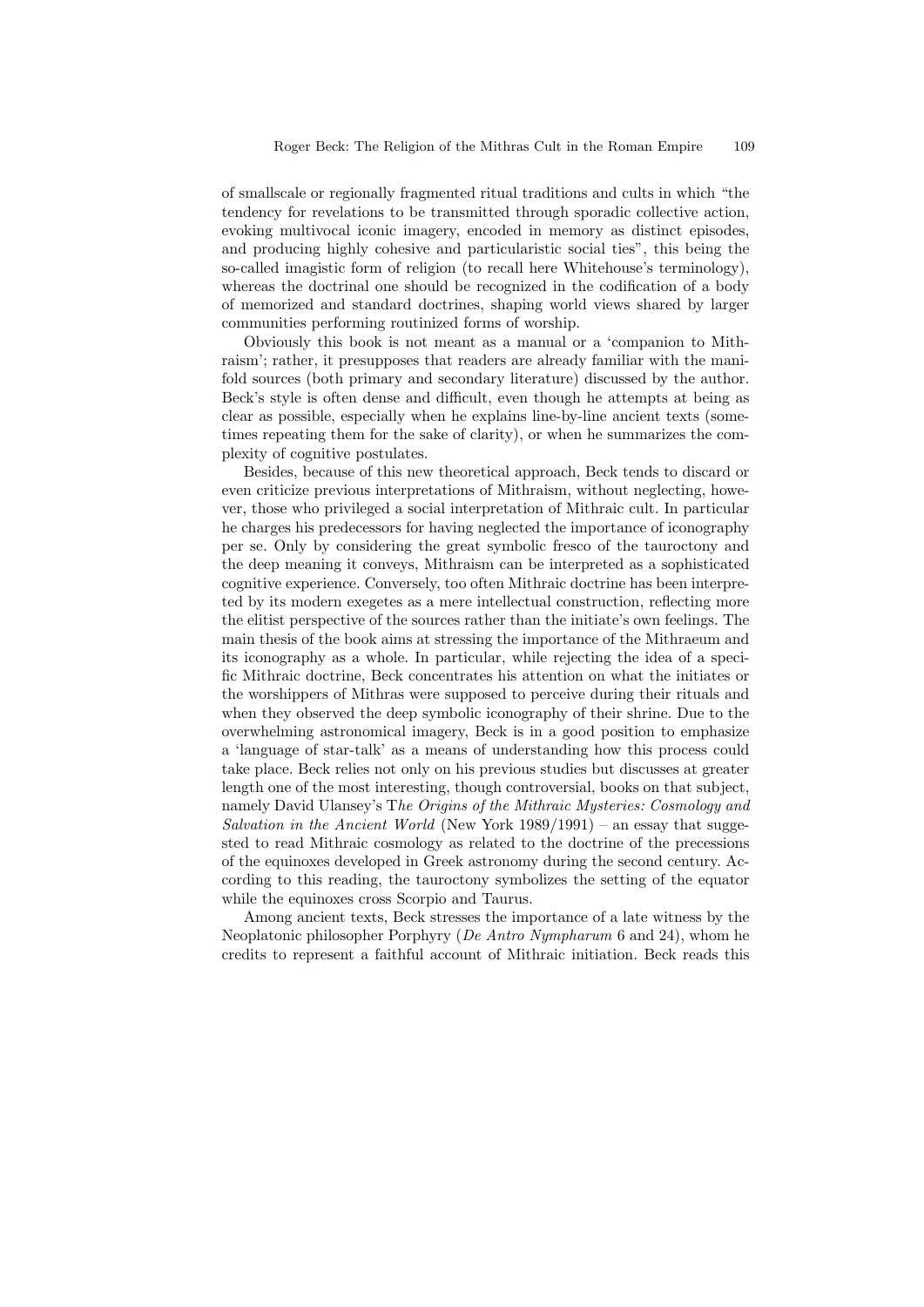passage as a 'gateway text' functioning as a tool for a better underscoring the experiences of an adept of Mithraism. Moreover, this text provides precise references to the 'geography' of a Mithreum, namely the deep cosmology and symbolic iconography it entangles, not exempt from the surrounding culture of Greece and Rome and (partially) of Iran. No need to say that astrological speculation plays a crucial role, as it does the more general idea of earth and human life reflecting the planetary order and the universe, developed, among others, in Plato's Timaeus and in Pythagorean lore. Beck is going to reinforce his arguments with further explanation in the chapter dedicated to the 'startalking' theology.

Beck displays a lavish knowledge of ancient astronomical writers and these passages should be regarded as the most successful of the book. After evidencing in the Tauroctony the representation of constellations such as Taurus, Canis Maior, Hydra, Scorpio, Corvus, Gemini, Crater, Leo, Spica, Beck goes further on in explaining that in all reliability the two torchbearers Cautes and Cautopates represent the extreme borders of Taurus and Scorpio, the two constellations among which all the others are located. They furthermore are meant to represent the two solstices, when the sun rises or declines.

After these first four chapters, the book provides a transitional section in which the new cognitive reading is put forward, by means of a detailed explanation of its theoretical premises, that is reconstructing the purpose implied in Mithraic symbolism. Because of the impossibility of a practical performance of a Mithraic ritual, Beck substitutes it with the iconography of its monuments, supposed to reflect the seven grades of the initiation. Here Beck deals at greater length with the notion of 'star-talk', that is a pre-ordered symbolic language that a Mithraist could perceive while observing the structure of a Mithreum with its lavish gathering of astronomical imagery and the very representation of the struggle between Mithras and the bull. Supposedly, he was able to understand the whole construction because of a particularly predisposed mental structure, not without the assistance of exegetes or interpreters that provide helping a correct interpretation of the star-talk language. Indeed, according to Beck, who employs the modern metaphor of a cosmonaut, the Mithraeum, conceived as a smallscale representation of the universe itself, functioned as a conveyor of souls, that allowed the worshipper to re-cognize (in a literal sense) the experience of the descent of the soul from the heavenly spheres and its way back. One must notice, though, that the ascensional pattern is a common feature of many late antique salvation religions, albeit one cannot deny the massive insistence on astronomy/astrology pursued by Mithraists.

All these interpretations rely on the current tendency to stress the role of visual knowledge in the transmission of culture, since there are significant differences between the ways in which word and image operate. Notwithstanding some excesses, like the theory of the so called "epidemiology of representa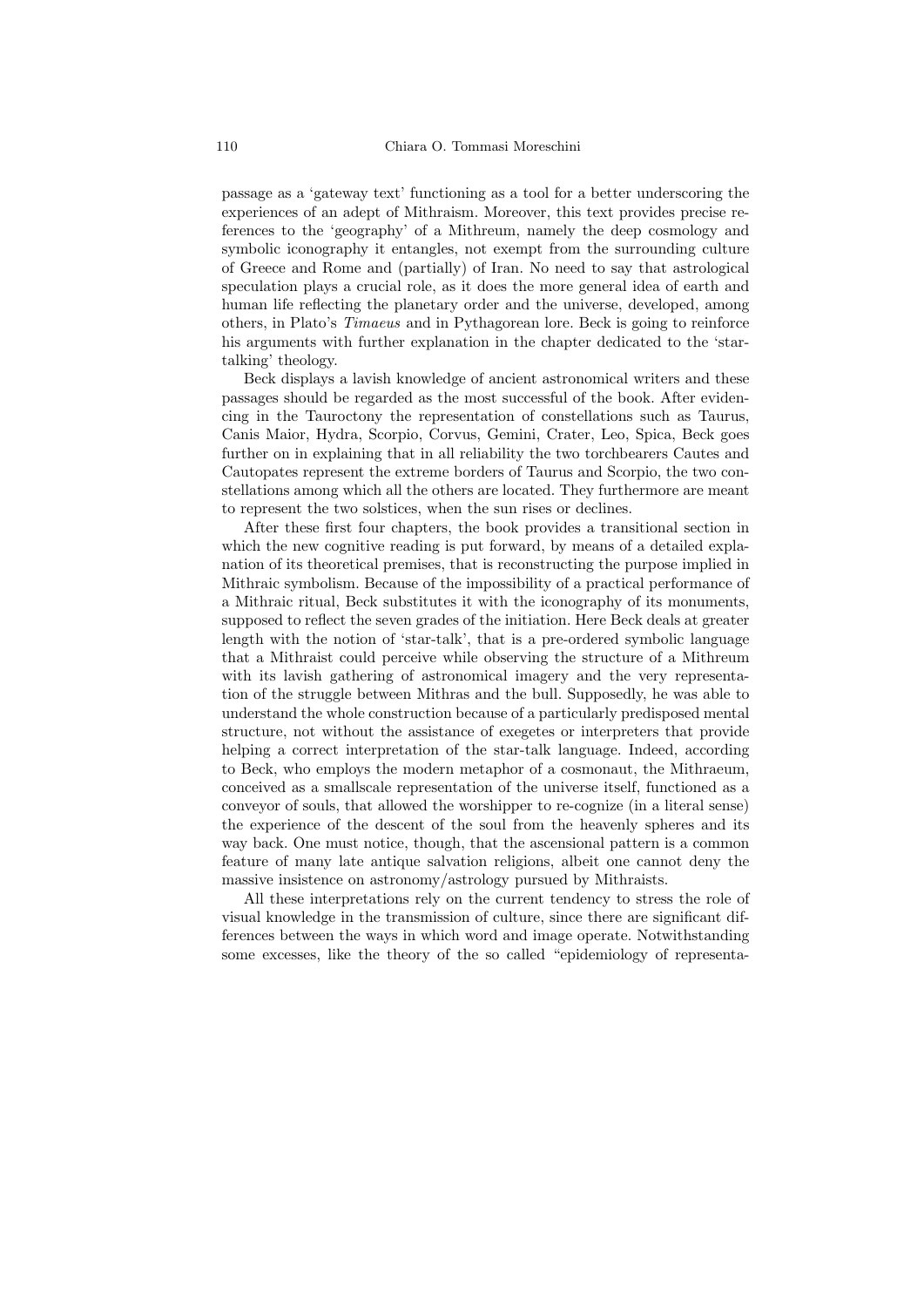tions", which presumes to set up the ways in which mental representations would propagate within a society, the usage of iconography is more salient than the one based on texts and narrations, to generate an effective belief tradition, not to say that often the iconic description of the physical world was instrumentally used as reflex of the metaphysical divine realities.

However, when dealing with cognitivism Beck seems more speculative, in spite of his being truly convicted and in spite of trying to dismiss some problems that might arise, for example about signs supposed to convey precise meanings. Conversely, he introduces a much more persuasive discussion about the deep role that astrology played in ancient culture and that gods were believed to communicate with humans through heavenly signs. The examples he proposes, mainly drawn from Patristic sources (Origen, Augustine, but also the Elenchos ascribed to 'Hippolytus', Zeno of Verona, and Maximus the Confessor), are particularly remarkable and ought to be considered among the most convincing pages of the book.

The final chapters resume and discuss a theme Beck already proposed in previous contributions, that is the individuation of the 'missing link' between Iranian Mithraism and Roman Mithraism in the royal house of Commagene, whose fondness for astronomy is well known. Two points deserve specific attention. The first one is an attempt at further interpreting the astral lion and the dexiosis represented on Antiochus' I Nimrud Dagi monument. Beck suggests to connect this relief with the simultaneous presence of three planets plus the moon in Leo, an astral conjunction that took place on July  $5<sup>th</sup>$  (or  $7<sup>th</sup>$  accor- $\gamma$  ding to other scholars) 62 BC.<sup>[5](#page-4-0)</sup> Furthermore, considering that two lunar eclipses (both of them visible from Commagene) had taken place little time before, in 63 BC, Beck suggests that the court astronomers might have interpreted the dramatic succession of astral signs as symbolizing the Sun's final overwhelming of the Moon. The figural representation is probably a commemoration of this crucial event, to be interpreted as a star-sign favouring Antiochus' ascent to the throne, the lion symbolizing, in addition, the Sun in Leo's house. As already stated elsewhere Beck tends to ascribe the invention of Helios-Mithras and therefore the strong emphasis on solar cult and attributes to the Commagenian milieus that shaped the mysteries.

As for the second link between Commagenian dynasts and Roman government, Beck emphasizes the role of the last king, Antiochus IV, and of his entourage in transmitting the bulk of knowledge to Roman intellectual aristocracy, when they came as exiles in Rome after having been deposed by the emperor Vespasian. It is worth recalling here the famous witness of Statius'

[http://www.uni-koeln.de/phil-fak/ifa/EpAnat/38%20pdfs%20web/038145.pdf\)](http://www.uni-koeln.de/phil-fak/ifa/EpAnat/38%20pdfs%20web/038145.pdf).

<span id="page-4-0"></span><sup>5</sup> On this problem see also the cautious paper by S. Heilen: Zur Deutung und Datierung des ,Löwenhoroskops' auf dem Nemrut Dağı. Epigraphica Anatolica<br>22.2005.145.152.(desember 1111) 38, 2005, 145–158 (also available at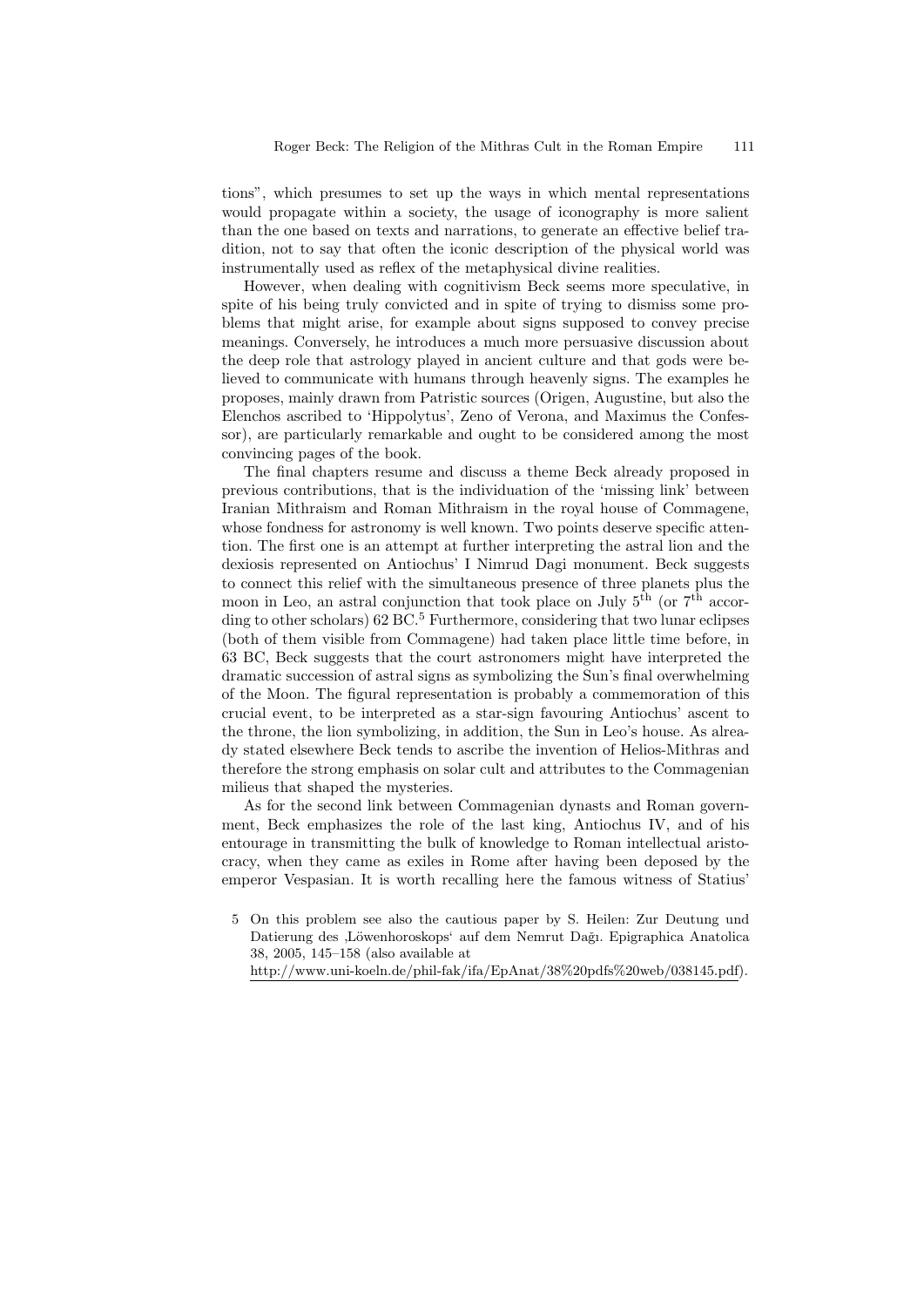Thebaid 1, 719, the first literary source dealing with Mithras and equating him with a sun-god: quite opportunely Beck discusses this passage and the interpretation provided by the late scholiast Lactantius Placidus. An ultimate link is individuated by Beck in the name of the astronomer Antiochus of Athens, who is probably to be identified with C. Iulius Antiochus Epiphanes Philopappus, an Athenian magnate, consul suffectus in 109, grandson of Antiochus IV and, curiously enough, of the prominent astronomer and philosopher Tiberius Claudius Balbillus.

One cannot help noting, however, that, despite the attractiveness of Beck's suggestion and the impressive collection of passages meant to prove its veridicity, his arguments are highly speculative and must be cautiously evaluated. As for Antiochus' dexiosis, for example, some scholars incline to consider it not a divine investiture, but, more simply, the assistance and protection granted to the king by the gods. In addition, as intriguing as it may be, the role of Posidonius in connection with Commagenian dynasty ought to be further clarified. It is true, on the contrary, that recent archaeological findings have reinforced the idea of setting the origin of the Mithraic mysteries in Commagene rather than in Rome, albeit the question is far from being solved, as it is the other one about the derivation of Mithras' solar character.[6](#page-5-0) Therefore, the old idea of an Iranian background to be found in the mysteries of Mithras can be regained and asserted on new grounds thanks to the mediation of Commagenian kings. I was wondering whether a text such as the Avestan hymn to Mithras edited by Gershevitch in 1959 can offer further hints to a better evaluation of the switching from the worship of Mithras as solar and warrior god in Iranian religion to his new shaping in a Hellenized and Romanized milieu.

To sum up, this is not an easy book (nor it is expected to be), whose stimulating complexity surely compels the reader to reflect on a thorny matter. Nonetheless, in spite of a profound, from time to time esoteric, doctrine, there are some parts that are highly hypothetical or speculative and some statements that necessarily need qualification or further demonstration. A suspicion may thus arise, namely that all this should be read as an erudite construction where hypotheses tend to replace here and there the solidity of Realien. The author, however, deserves our greatest admiration for displaying an immense know-

<span id="page-5-0"></span>6 The discovery of two mithrea in Doliche (today Keber Tepe) has been documented and discussed by A. Schütte-Maischatz/E. Winter: Doliche. Eine kommagenische Stadt und ihre Götter. Mithras und Iuppiter Dolichenus. Bonn 2004. For Antiochus' dexiosis see: G. Petzl: Antiochos I. von Kommagene im Handschlag mit den Göttern. Der Beitrag der neuen Reliefstele von Zeugma zum Verständnis der Dexioseis, in: G. Heedemann/E. Winter (eds.): Neue Forschungen zur Religionsgeschichte Kleinasiens. Bonn 2003 (AMS 49), 81–84, together with an inscription edited by C. V. Crowther/M. Facella: New Evidence for the Ruler Cult of Antiochus of Commagene from Zeugma, ibid. 41–80.